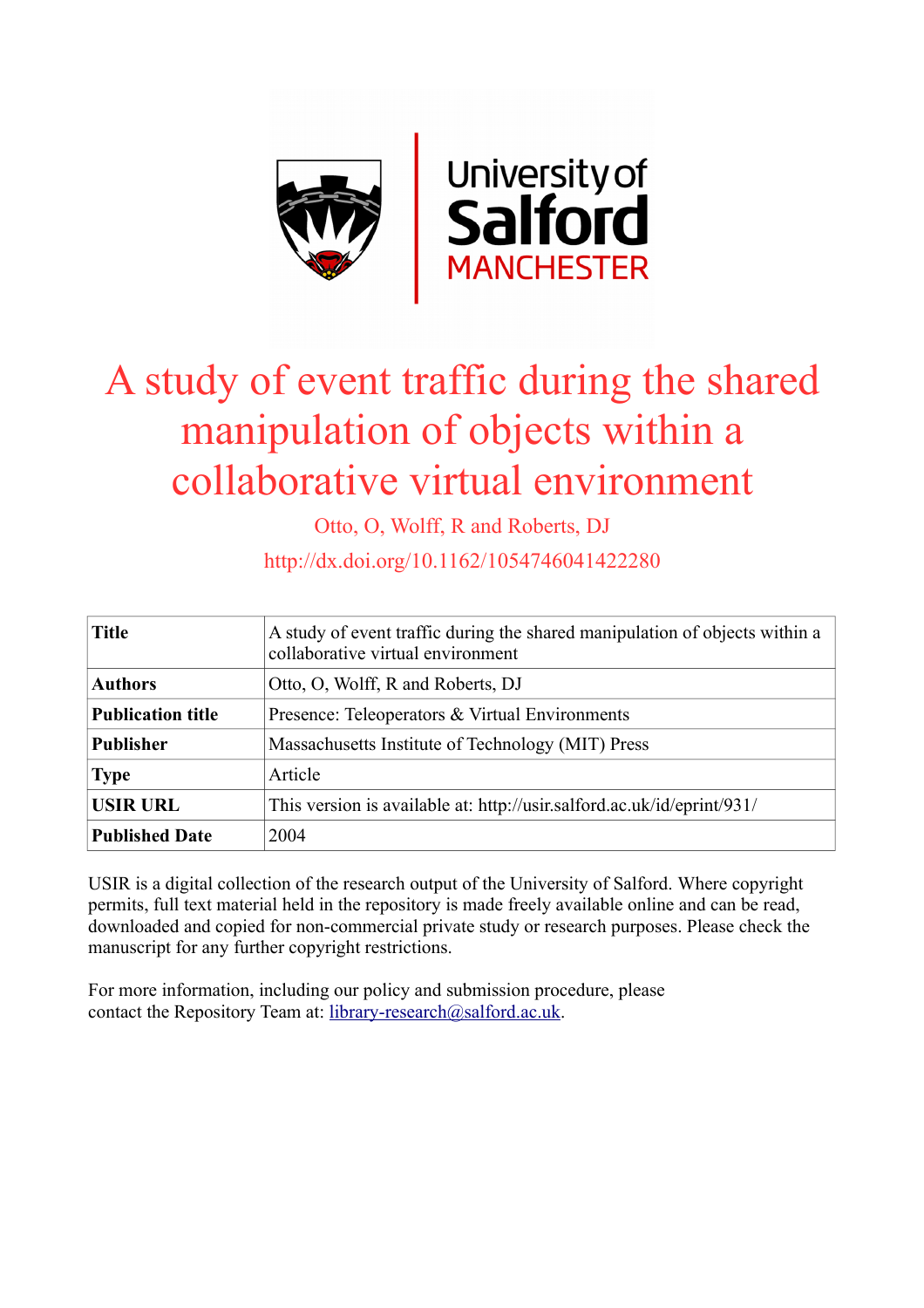# **Robin Wolff**

r.wolff@salford.ac.uk The Centre for Virtual **Environments** Business House University Road University of Salford Salford Manchester M5 4WT United Kingdom

# **David J. Roberts**

d.j.roberts@salford.ac.uk The Centre for Virtual **Environments** Business House University Road University of Salford Salford Manchester M5 4WT United Kingdom

# **Oliver Otto**

o.otto@salford.ac.uk The Centre for Virtual **Environments** Business House University Road University of Salford Salford Manchester M5 4WT United Kingdom

Presence, *Vol. 13, No. 3, June 2004,* 251–262 © *2004 by the Massachusetts Institute of Technology*

# **A Study of Event Traffic During the Shared Manipulation of Objects Within a Collaborative Virtual Environment**

# **Abstract**

Event management must balance consistency and responsiveness above the requirements of shared object interaction within a Collaborative Virtual Environment (CVE) system. An understanding of the event traffic during collaborative tasks helps in the design of all aspects of a CVE system. The application, user activity, the display interface, and the network resources, all play a part in determining the characteristics of event management.

Linked cubic displays lend themselves well to supporting natural social human communication between remote users. To allow users to communicate naturally and subconsciously, continuous and detailed tracking is necessary. This, however, is hard to balance with the real-time consistency constraints of general shared object interaction.

This paper aims to explain these issues through a detailed examination of event traffic produced by a typical CVE, using both immersive and desktop displays, while supporting a variety of collaborative activities. We analyze event traffic during a highly collaborative task requiring various forms of shared object manipulation, including the concurrent manipulation of a shared object. Event sources are categorized and the influence of the form of object sharing as well as the display device interface are detailed. With the presented findings the paper wishes to aid the design of future systems.

# **1 Introduction**

Collaborative Virtual Environments (CVE) allow people to share experience through a set of common virtual objects, regardless of geographical separation. Established applications include visualization, training, planning, and entertainment. Various forms of natural social human communication may be supported through avatars (virtual objects that represent a user), which may move around the environment, while users look at, point to, discuss, and manipulate the common objects. The CVE system is responsible for supporting such forms of communication between remote users. The distribution of a virtual environment is typically done through a shared, networked database of objects. The network introduces latencies and consistency issues which must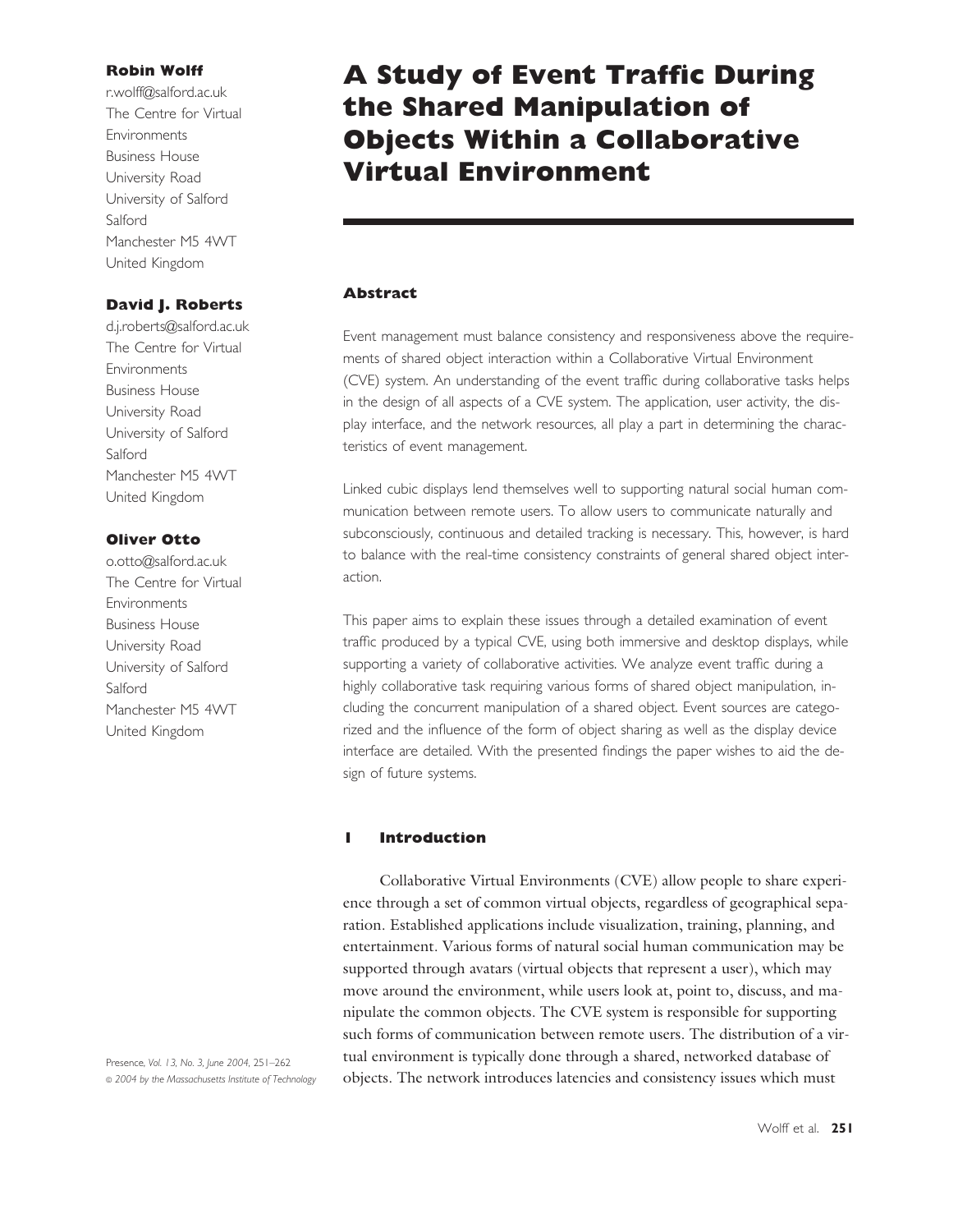be addressed by the CVE system. Systems adopt a variety of distribution patterns. Centralized databases offer simple consistency control but are more affected by latency than are replicated databases, which allow users to interact with local copies of objects before communicating state changes as events. During event distribution and processing a number of mechanisms are needed for managing the balance of consistency and responsiveness. A detailed discussion would go beyond the scope of this paper and we refer the reader to Singhal and Zyda (1999) and Roberts (2004).

Interaction-rich applications may produce a scale of events that overwhelms the event management of a CVE system, reducing the quality of consistency and responsiveness. Users interface to the CVE through display systems, the capabilities of which determine the kinds of human communication that can be supported. Cubic Immersive Projection Technology (IPT), such as a CAVE, lends itself well to social human communication as the user's own body is placed within the spatial social context. This encourages natural, subconscious, nonverbal communication. Although it is trivial to capture such body movement using tracking systems, the resultant scale of event traffic can be hard to communicate across the CVE. Many teamwork tasks in the real world require the shared manipulation of objects, both sequentially and concurrently. Although many systems allow the manipulation of objects to be shared sequentially, few allow concurrent manipulation. This is because doing so in a natural manner requires complex consistency balancing to address the problem of network latency. Designing such consistency control requires a thorough understanding of event traffic.

This paper aims to increase the understanding of the level and proportions of event frequency and the effect of both the method of object sharing and the display device. In contrast to related research, we focus on cooperative manipulation as a form of closely coupled collaboration by supporting concurrent manipulation of shared objects via both the same and distinct attributes. We examine event traffic during collaboration through linked cubic IPT and desktop display devices while users share objects in a variety of ways. The main sources of

events are identified and the frequency of communicated events is measured.

# **1.1 Related Work**

Much research has been dedicated to the development of CVE systems and toolkits, including the management and optimization of network usage. Relevant examples are NPSNET (Macedonia, Zyda, Pratt, Barham, & Zeswitz, 1994), PaRADE (Roberts, Sharkey, & Sandoz, 1995), DIVE (Frécon & Stenius, 1998), MASSIVE (Greenhalgh, Purbrick, & Snowdon, 2000), CAVERNsoft (Leigh, Johnson, & DeFanti, 1997) and QUICK (Capps, 2000). Some studies have investigated the performance of communication infrastructures used to link training simulators (Wuerfel, 1998; d'Ausbourg, Bussenot, & Siron 2002), while other studies have investigated the network traffic generated by both social gatherings and teamwork activities (Roberts, Richardson, Sharkey, & Lake, 1998; Roberts, Strassner, Worthington, & Sharkey, 1999; Frécon, Smith, Steed, Stenius, & Stahl, 2001; Greenhalgh, Bullock, Frécon, Lloyd, & Steed, 2001; Leigh et al., 2001).

Although some research addresses issues of the cooperative manipulation of shared objects and the impact of the network on user performance (e.g., Ryan & Sharkey, 1998; Margery, Arnaldi, & Plouzeau, 1999; Park & Kenyon, 1999; Broll, Meier, & Schardt, 2000; Mortensen et al., 2002; Pinho, Bowman, & Freitas, 2002; Linebarger, Janneck, & Kessler, 2003), little is known about the impact of shared object manipulation through various display devices on the characteristics of the network and event handling.

#### **2 Experimentation**

The strategy for our experimentation included the measurement of event traffic during a highly collaborative application, on top of an existing CVE system, using distinct display devices. The following section describes the details of the display devices, the application and its implementation, as well as the measurements and results.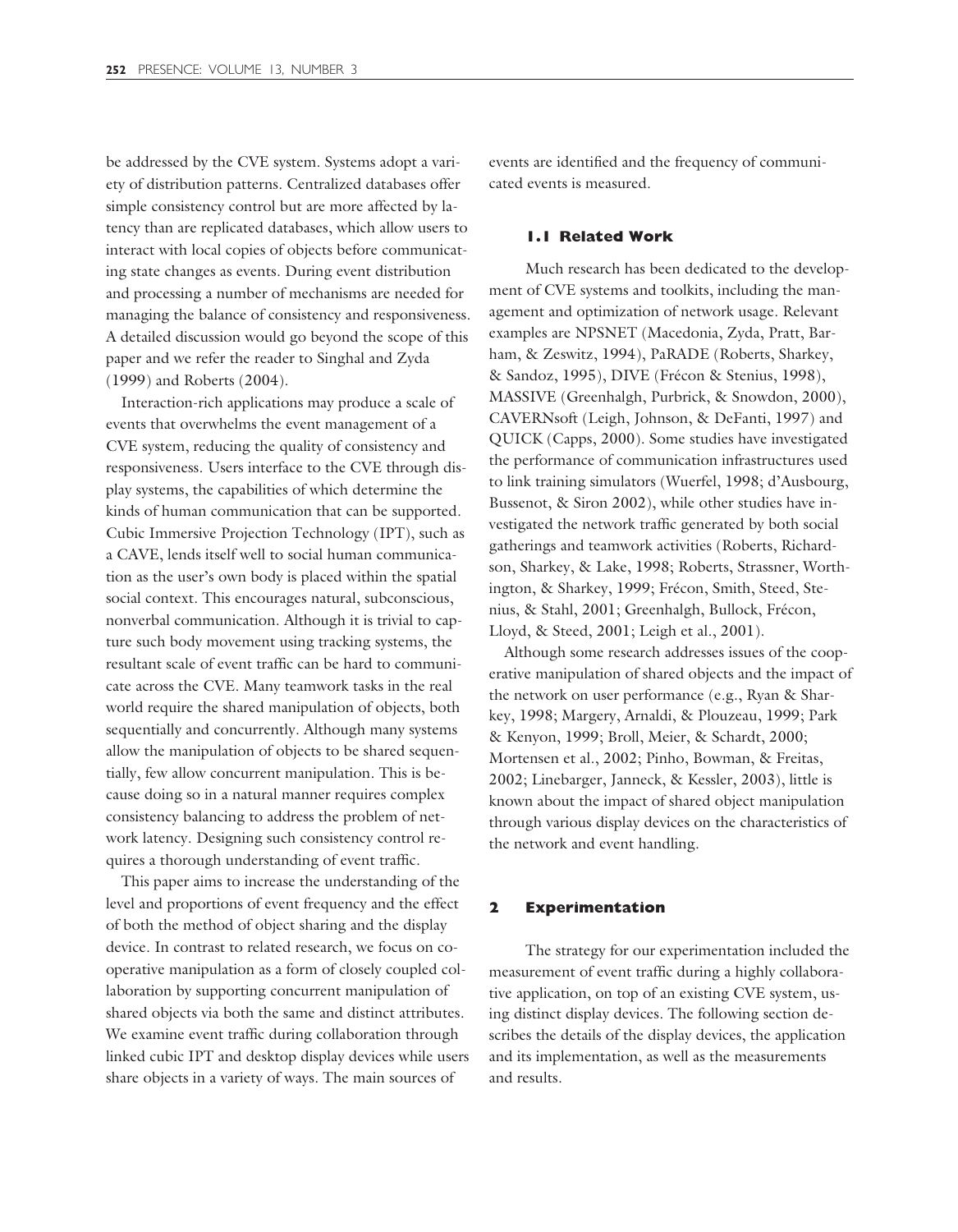#### **2.1 Display Devices**

Our study is based on measurements of event traffic generated by two distinct display devices: an immersive cubic display and a nonimmersive desktop display. An immersive cubic display uses IPT to surround the user with projection screens showing stereo images. Common setups consist of three walls and a floor, 3 by 3 meters each. Interaction within the virtual world is achieved by motion-tracking of a user's head and hand movement. The important difference to other immersive displays, such as head-mounted displays (HMD), is that the user is still aware of his or her own body while completely immersed within computer graphics. This encourages subconscious, nonverbal social communication and allows a natural interaction within virtual environments.

The most common nonimmersive display is a desktop workstation, as it is cheap and easily available. In our configuration, a desktop user interacted on a conventional PC through a mono screen using the keyboard and mouse. Both displays were equipped with an audio connection to support verbal communication during collaboration. Throughout the measurements, the display devices were interconnected via an Ethernet LAN.

## **2.2 Application**

Scenarios of shared object manipulation can be found in many application areas. In order to examine the event traffic during various distinct scenarios of shared object manipulation, we have designed a simple application that simulates a construction site. This application has already been a benchmark for related research, including social human communication, (Otto & Roberts, 2003; Roberts, Wolff, & Otto, 2003). The application situated remote users into a virtual construction site surrounded by a selection of building materials and tools. Their task was to build a predefined simple structure, requiring both systematic usage of tools and collaboration with remote users to gather and join materials in a number of structured subtasks. The simulation of gravity within the virtual world enforced concurrent object sharing and teamwork as in the real world.

For example, a material must be held in place while it is fixed, or two users must carry large materials together.

Throughout the experiment, a user's task required both sequential and concurrent manipulation of shared objects to achieve the goal. Within the concurrent manipulation of shared objects, we can identify two major scenarios: that of distinct object attributes, and that of the same object attribute. The concurrent manipulation of distinct attributes is, for example, involved when joining building materials together. Here, one person controls the position attribute to hold a material in place, while another controls the "fixed" attribute that releases it from the effects of gravity. The concurrent manipulation of the same attribute is involved when users are carrying artificially heavy building materials, controlling the material's position attribute together. Finally, a limited number of tools in the virtual world enforced competition and sequential sharing.

#### **2.3 Implementation**

The application was implemented above a wellknown CVE, DIVE (Frécon & Stenius, 1998). This was chosen because it is an established testbed for experimentation of collaboration in virtual environments and, after three major revisions, remains an effective benchmark (Frécon et al., 2001; Greenhalgh et al., 2001; Schroeder et al., 2001; Steed, Mortensen, & Frécon, 2001; Mortensen et al., 2002). DIVE version 3.3.5 was used for all display devices.

Each remote user was represented by an avatar embodied by a human-like character. A static avatar represented the nonimmersed desktop user, whereas the immersed user's avatar represented dynamic head and arm articulation, controlled through head- and hand-tracking of the cubic display device. As a construction simulation, our test application included various interactive objects that imitated the behavior of building materials and tools. Each object's behavior has been implemented by DIVE/Tcl scripts that describe a set of procedures to change an object's state in a specific way. For instance, a screwdriver tool object would make a screw object and all its intersecting material objects unmovable and thus changed to a "fixed" state. All behavior scripts were re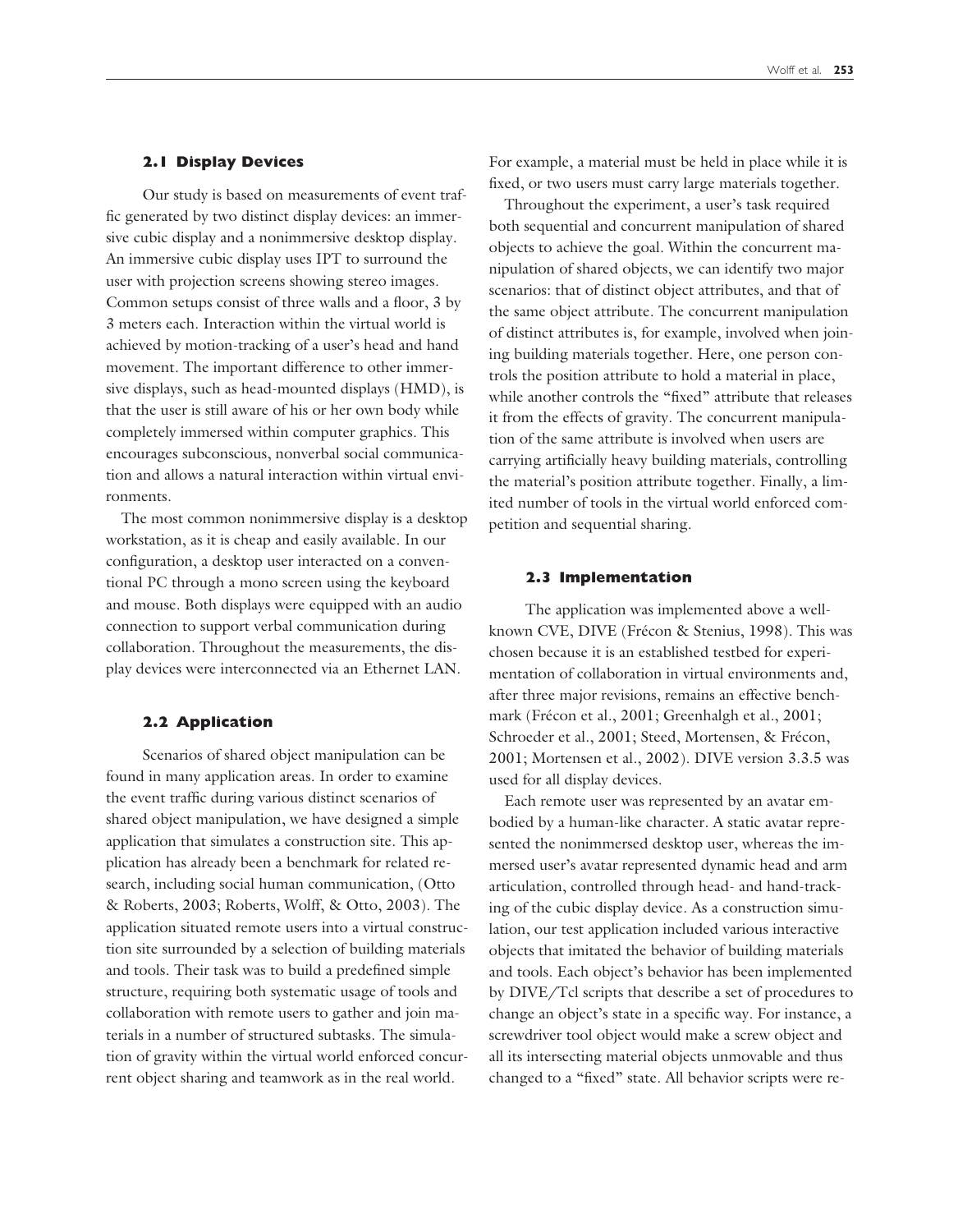active and triggered by occurrences of specific events. DIVE supports several event types. These included object transformations, such as movement or rotation; object interactions, such as grasp, release, or select; object collisions; and changes to object-specific properties and flags. Most functionality in our application was triggered by collisions of material and tool objects. For example, when a drill tool collided with a material object, the resulting collision event would trigger a procedure in the material's behavior script to increase a specific counter attribute.

The distribution of events between remote sites was handled by DIVE's distribution layer. The application can cope with the loss of certain event types. For example, users may repeat their action if an intended collision did not show the expected effect. Some specific events, however, are vital within the application. If, for example, an event that signals a change from an unfixed to a fixed state gets lost during distribution to remote sites, the object would become held in place at one site but not at the other. DIVE implements the replicated database approach above peer-to-peer communication. An event occurs first locally and is then distributed via multicast to remote replicas. The DIVE system provides a loose level of consistency, where it is assumed that objects are likely to be modified often, and therefore uses reliable multicast, relying on eventually converging states of replicas.

We have provided additional, tighter consistency management, implemented within the application-level object behavior scripts. To acknowledge the successful action of a tool, a flag is set to signal a definite state. A level of causal ordering and discarding of events was realized by constraining the order of manipulations through flags that can only be set in a certain order. For example, the flag to fix construction materials could only be set after the collision event from the drill tool and a screw occurred. If such a condition was not fulfilled the action would not be successful and the current event discarded, forcing the user to repeat the step. Allowing script procedures to set several distinct properties concurrently has enabled concurrent object manipulation of distinct attributes, avoiding exclusive object ownership. For instance, a counter attribute of an object could be set while its position was continuously updated. In contrast, concurrent manipulation of the same attribute was realized through intermediate procedures that gather and "combine" events before setting the actual attributes of the manipulated object. For example, carrying construction materials together with a remote user would be performed with the help of special tools used on each end of the material to attract a transformation. These tools send their current position to the carried object, which in turn attempts to find an average transform between them, and finally, communicates this opinion to the peer(s). One can see that this application-level consistency management adds additional events to the common traffic. However, the lack of support for the consistent shared manipulation of objects, as in many CVE systems, makes this necessary.

#### **2.4 Measurements**

To make a clear assessment of the event traffic, we extended the DIVE distribution layer for synchronized, wall-clock timed event logging. Our extension logs occurrences of outgoing event messages that have been sent over the network and maps them to a global time stamp through synchronized local clocks. The measured traffic shows the result of communicated events per second, which in turn are a result of local state changes at each site.

**2.4.1 Event Types.** Our measurements recorded only those events directly involved in the construction task. These included state changes of building materials, and tool and avatar objects caused by both the user and, indirectly, the object behavior scripts. Table 1 lists the various event types of DIVE that have been monitored.

Avatar movement can represent the activity and intent of the remote user in various ways. Within our application, avatar movement actions that hold particular information include change of attention, locomotion to a place, and reaching for an object or moving a hand that results in object manipulation, as well as gestures of the avatar as a form of social human communication during the collaboration. Event types in DIVE that mapped to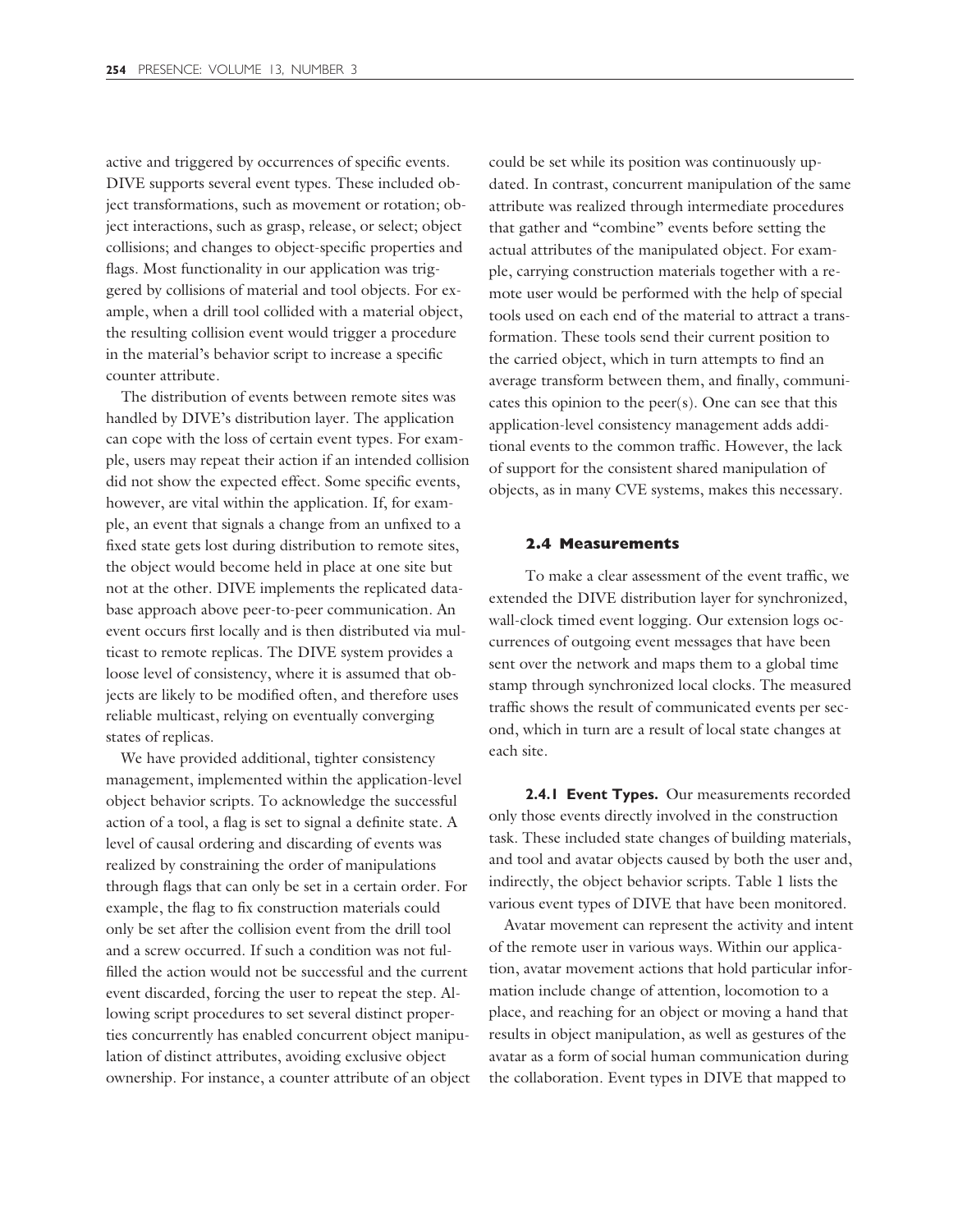| Category      | Description                                                                       | Source.                                       | Event type in DIVE                   |
|---------------|-----------------------------------------------------------------------------------|-----------------------------------------------|--------------------------------------|
| Avatar        | Translation and rotation of avatar<br>objects                                     | User interface                                | Transform, Collision                 |
| Shared object | Grasping, releasing, selecting,<br>translation, and rotation of<br>shared objects | User interface and object<br>behavior scripts | Transform, Interaction,<br>Collision |
| Control       | Application logic and application<br>level consistency control                    | Object behavior scripts                       | Property, Flag                       |

**Table 1.** *Summary of Monitored Event Types*

avatar movement were transform events caused by avatar objects and the resulting collision events.

Object manipulation included events that showed a direct effect on the shared objects caused by both the user directly and the object behavior scripts indirectly. This included positioning the materials and tools, as well as simple interactions, such as picking and selecting. Moving and rotating of shared objects generated transform events, whereas grasping, releasing, and selecting an object generated interaction events in DIVE. Again, collision events were generated when shared objects collided during transformation.

There are a number of distinctions that must be noted here between the display types. An immersed user must physically reach for an object before grasping it, whereas a desktop user can pick up even a distant object through the pointer and keyboard. Grasping an object in the cubic display results in a hierarchy change in the scenegraph where the object becomes a child of the avatar's hand. This means that manipulation does not change the relative transformation attribute of the object, as this is already mapped through hand movement events of the avatar. By default, selection in the desktop does not change the hierarchy and allows the user to directly affect the object's relative transform attribute. Thus, object manipulation through the cubic display will be communicated primarily by events describing avatar movement, while object manipulation on the desktop will be communicated primarily by those events describing object transforms.

Control comprises the application logic and application-

level consistency management implemented in the object behavior scripts. Events generated by the behavior scripts included property and flag event types. Property events come from user-defined, object-specific information changes, such as counters, object references, or the level of sharing. Such events would also be generated when an object's behavior script accesses and modifies attributes within other objects, such as setting the alignment position of the target object during concurrent manipulation. Flag events were usually generated at the end of a manipulation action, signaling a definite state.

The system checks for collisions of moving objects and generates an event describing the result of a collision for each affected object. Any object within the environment, including the user's avatar, may cause collision events. As mentioned above, most functionality of our application was manged by collision triggers of certain material and tool objects. The behavior scripts must listen to and process all occurring collision events to find out whether they are relevant or not. In order to assess the load of the scripts we monitored all collision event occurrences.

In our application, vital events, such as grasping, fixing, and dropping, bound manipulation. Although these do not need to be tightly synchronized between the sites, a minimum level of causal ordering must be maintained. For example, a delayed transform event must not be allowed to affect a material once fixed. We were especially interested in the proportion of vital events to nonvital. Therefore, we monitored selected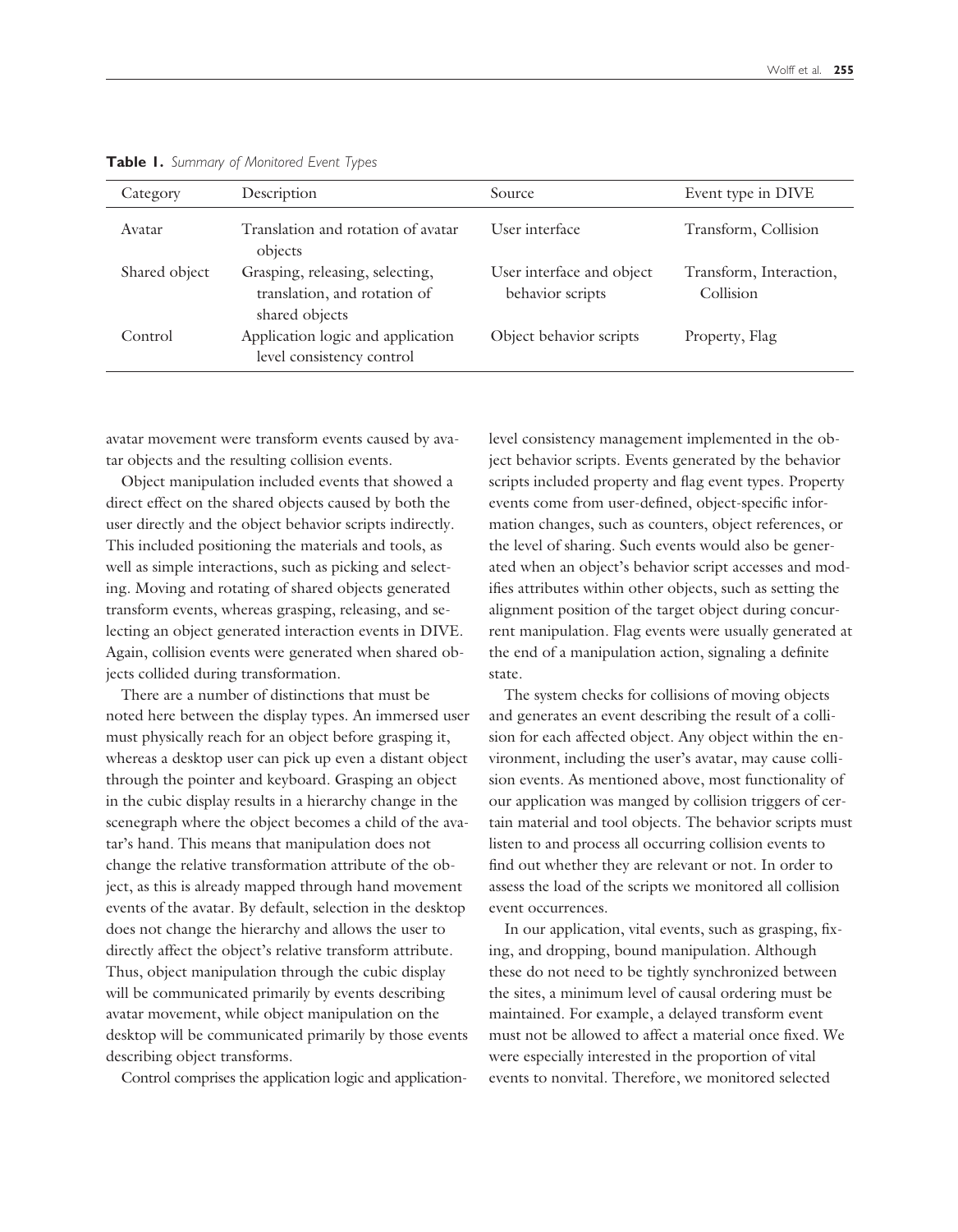|                 |             |             | Manipulated |               | Complexity of manipulation |  |
|-----------------|-------------|-------------|-------------|---------------|----------------------------|--|
| Subtask         | Description | Time stamp  | attributes  | Cubic display | Desktop                    |  |
| ST <sub>1</sub> | Carry obj1  | $0.5 - 1.5$ | Same        | Simple        | Simple                     |  |
| ST2             | Fix obj1    | $1.5 - 3.0$ | Distinct    | Comprehensive | Simple                     |  |
| ST <sub>3</sub> | Fix obj2    | $3.0 - 4.5$ | Distinct    | Simple        | Comprehensive              |  |

**Table 2.** *Summary of Subtasks Involving Concurrent Object Manipulation*

event types that have been identified as vital separately from the others. The set of vital events includes most flag events, as well as some property and collision events in DIVE.

**2.4.2 Timing of Subtasks.** During the measurements, two remote users performed the whole construction task, structured into subtasks, for several test runs. The task included fetching tools and materials, carrying materials together, and holding materials in place while they are fixed. Within these subtasks, shared objects had to be manipulated sequentially as well as concurrently. Table 2 shows a summary of all subtasks that involved concurrent object manipulation. The table includes the approximate time stamp when a subtask was performed and how it was shared between the two users. Simple complexity of manipulation refers just to controlling the position attribute of a concurrently shared object during carrying or holding it in place, whereas comprehensive complexity refers to a number of separate manipulations of various tools and materials in a logical order to finally fix the object.

#### **3 Results and Observations**

Each test run completed construction in around four to five minutes. The process of the subtasks varied considerably over all test runs. This made a statistical analysis very difficult. However, both users always contributed with similar activity. Ten test runs were recoded. In this section, we compare the results of one typical test run. We start with analyzing the frequency

of the typed event generated on each display. This is followed by a summary of the proportions of event types over the entire test run and then an overview of the influence of asymmetric displays. Throughout all tests, the average bandwidth used by the CVE system for two collaborating users within the test configuration was around 4 KBytes/s, with occasional peaks up to 20 Kbytes/s, exclusive audio streams.

#### **3.1 Event Frequency**

Figure 1 shows the measured frequency of events sent from each site. It shows graphs of events generated locally by the immersive cubic display and the nonimmersive desktop display. The values are sorted by event types, similar to Table 1, and are mapped to a common time stamp illustrating the task progressing over time in minutes. As stated in Table 2, approximately the first third of the task included concurrent manipulation of the same attribute, whereas the middle and the last third involved concurrent manipulation of distinct attributes of shared objects. Sequential sharing took place in between these subtasks.

We now closely examine the results shown in Figure 1. Graphs A and B show transform event occurrences triggered by avatar movement, while Graphs C and D illustrate the frequency of transform and interaction events caused by direct object manipulations through the users or indirectly through the object's behavior scripts. Graphs E and F display occurrences of events that were necessary for consistency control, managed by the object behavior scripts. Graphs G and H show all collision event occurrences, and finally, Graphs I and J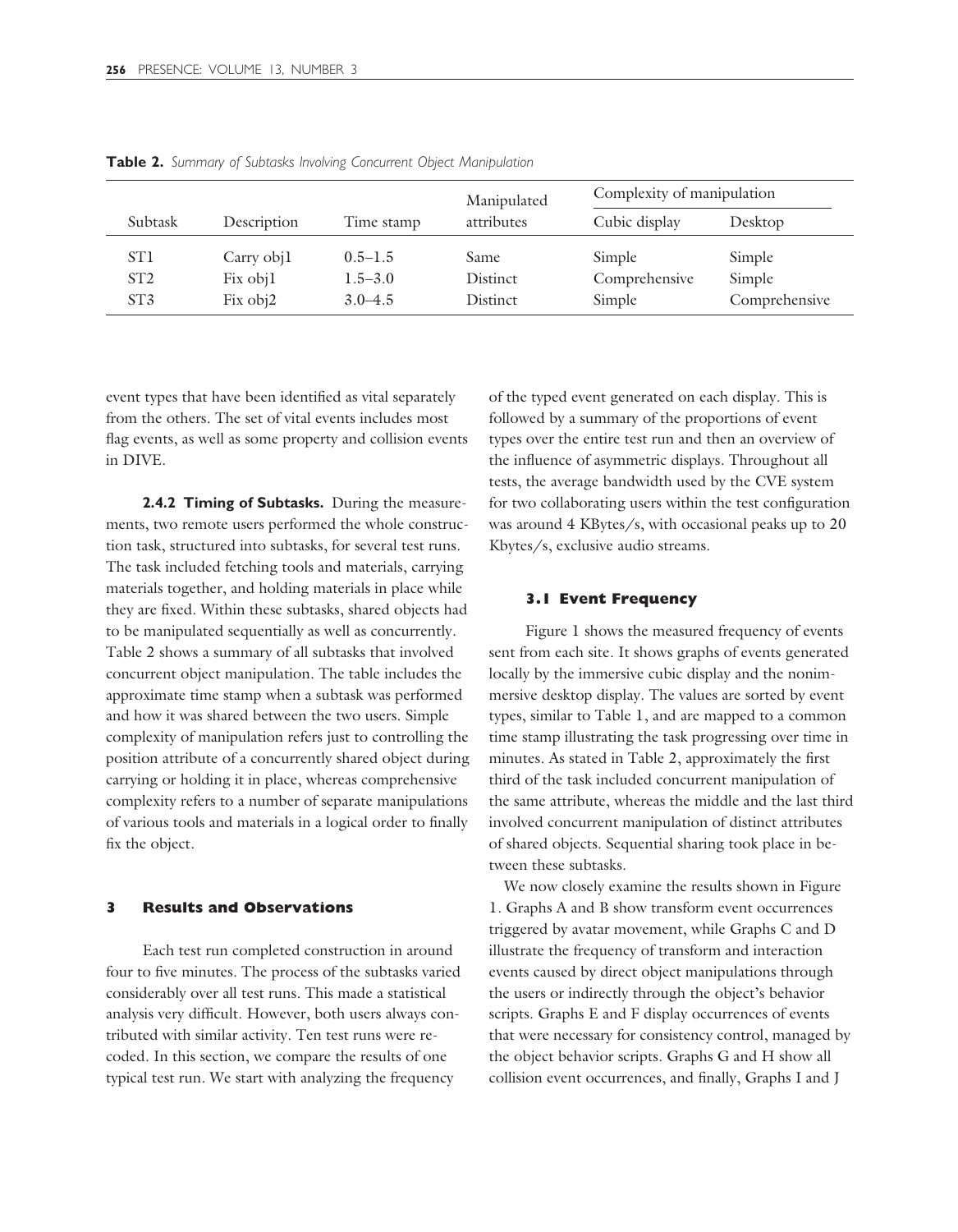

**Figure 1.** *Transferred events within one collaborative session.*

show the frequency of events that have been vital to the application.

In the beginning phase, between time stamp 0 and 0.5, one can see avatar movement and collision event occurrences generated by both display devices. Graph A illustrates how the tracking system of the cubic display creates events by constantly sampling the location of the user's head and hand. In our tests, the tracker update rate was configured with 500 ms, which was found to provide a reasonable compromise between accuracy and performance. All other graphs show bursts of events as a result of human interaction, similar to those found in Macedonia et al. (1994). Collisions occur when the avatar approaches the tool and material objects. The dynamic avatar of the user in immersive cubic display causes collisions in higher frequencies than the desktop user's rigid avatar. At time stamp 0.1 and 0.25, the desktop user manipulated an object, as event occurrences in graphs D, F, and J reveal. In this form, as sequential object sharing, the behavior scripts generated few events on the desktop.

At time stamp 0.4, one can see an interaction event in Graph C as the immersive user picked up a tool for concurrent manipulation and initiated subtask 1. Graph E shows frequent events with high peaks. These events are a result of the behavior scripts controlling the concur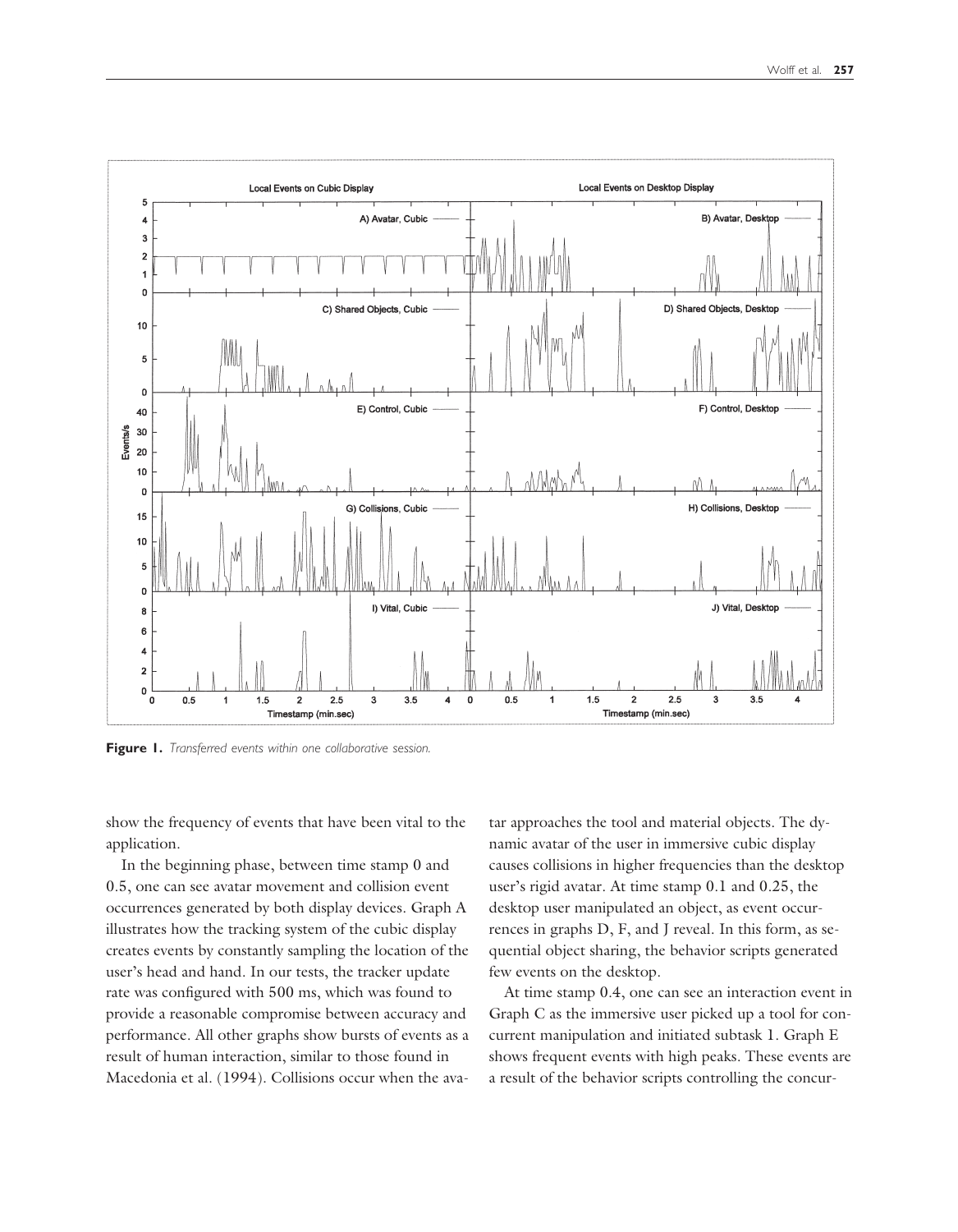rent manipulation. However, an actual manipulation of the shared object has not been measured at this point in Graph C. Although both users interacted with distinct objects, no shared interaction occurred yet. The onset of concurrent manipulation of a shared object begins and is synchronized by vital events at time stamp 0.7. This is followed with a burst in nonvital events (Graphs C, D, E, and F), terminating with vital events at time stamp 1.5 when concurrent manipulation ends. Again high peaks are observed in the frequency of events for object behavior at the cubic display. One can clearly see a difference in the frequency of events for consistency management when comparing Graph E with F. The immersive display device causes the behavior scripts to generate events much more often than the desktop display.

Remember that, through motion tracking in the cubic display, no events are generated from direct transformations by the user, as these are mapped to hand movements from the dynamic avatar. What we see in Graph C is the result of transformations by the behavior scripts, whereas Graph D shows the sum of transformations by the user and behavior scripts. Both graphs show occasional peaks, rather than a smooth update rate. The users who observed a jerky movement of the material object when carrying it could confirm this. This is a result of event queuing caused by the preceding high event frequencies that must be processed by the behavior scripts before they can update the transformation of the manipulated object.

During the concurrent manipulation of distinct attributes in subtask 2 between time stamps 2.0 and 2.8, the graphs of the desktop display device show a long gap. This is because the desktop user can hold an object in the air from a distance, taking a share of the weight to allow the other user in the cubic display to manipulate it. Thus, although the desktop user does not move the mouse, all the event traffic associated with moving the object is generated from the cubic display. After the occurrence of vital events that signalized a fixed-state change of the concurrently manipulated object at 2.7 in Graph I, one can see the response of the desktop user at time stamp 2.8. The frequent events in Graph D reveal that the shared object was still manipulated before the

avatar moved away, although the event for fixing should have taken effect. A delayed evaluation of vital events can lead to an erroneous application.

In the graphs of the desktop, one can see increased occurrences of events during more complex object manipulations within subtask 3. Vital event occurrences are dense at this time. Closer inspection of the log files revealed that the desktop user generated a high number of interaction events. This can be attributed to the user trying to precisely position objects within the scene, which resulted in several grasps and releases of an object. The concurrent manipulation of distinct attributes produces clearly fewer events for consistency management than manipulating the same attribute, as the object behavior graphs show.

In summary, the results show high event peaks for application-level consistency management during concurrent sharing of the same attribute. The highest frequency bursts were observed in those events generated by the behavior scripts for application control, particularly at the immersive cubic display, as shown in E. Our application tried to filter similar, superseded transform events based on thresholds for time and coordinate differences. However, the high input rate through tracking in the immersive display still resulted in event queuing. Additionally, many collision events were communicated. Only some contributed to, and few were necessary for, collaboration. Most collisions seem to occur unintentionally, often from avatars "brushing past" materials and each other during locomotion. This was partly due to the crowded nature of the environment. Although of no relevance to our application, such collisions still add to the overall event traffic within the CVE. Graphs G and H uncover that the immersive display generated collision events with higher frequency, and more densely, than the desktop display. It is interesting to see how the immersive display generates collisions during simple object manipulations during subtask 3, while the nonimmersive desktop display does not during subtask 2. Although the user in the cubic display was not navigating but just holding a material in place, the system still generated collisions by small natural head and hand movements, whereas the desktop user could rest his or her hand on a table during simple manipulations. How-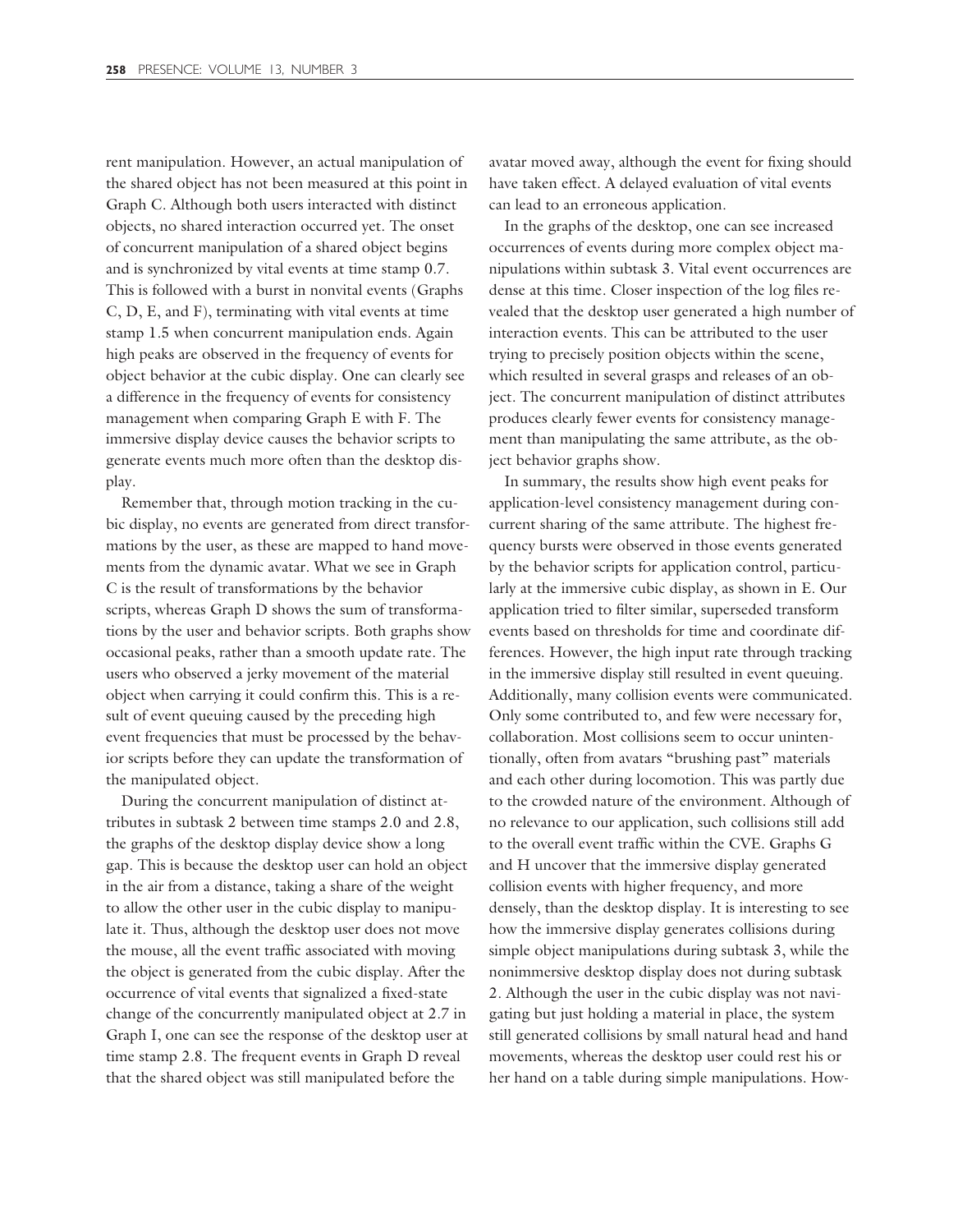| Category            | $\%$<br>Cubic | $\%$<br>Desktop | Avg. ratio<br>cubic/<br>desktop |
|---------------------|---------------|-----------------|---------------------------------|
| Avatar movement     | 13.8          | 3.6             | 4:1                             |
| Object manipulation | 4.9           | 18.0            | 1:4                             |
| Object behaviour    | 21.3          | 9.8             | 2:1                             |
| Collision           | 17.3          | 6.4             | 3:1                             |
| Vital               | 2.5           | 2.3             | $1 \cdot 1$                     |

**Table 3.** *Event Proportions on Total Traffic*

ever, these small movements can be useful for creating a feeling of copresence and in helping to demonstrate emotion.

Peaks of vital events sometimes occur when states are changed for several objects at the same time, such as setting the fixed state for all material objects that intersect with a screw object. Vital events always occur during or around bursts of object behavior scripts, object manipulation, or collision events. Such bursts in the load for the event management can lead to a delayed evaluation of vital events and to erroneous application.

#### **3.2 Proportions**

Table 3 summarizes the proportions of the various event occurrences that had to be sent over the network. The values, given as percentages, indicate the contribution of the distinct display devices to the whole event traffic, averaged over all test runs. In summary, the immersive display device contributed 20% more to the total amount of event occurrences compared to a desktop display. Comparing the sums and ratios of avatar movement and object manipulation proportions, one can see now how continuous motion-tracking in an immersive display compensates for additional object manipulation events caused by a desktop. However, an immersive display causes considerably more collision events, as well as application-specific events for consistency control by the object behavior scripts, than the nonimmersive desktop display. The cubic display generated double the number of events than object behaviors and three times more

collisions were caused. The proportions of vital events were small compared to the rest. In our highly collaborative task, only 2.5% are vital events. No significant difference in proportions of vital events can be seen between the display types, as both users showed similar activity and contribution to the collaborative task.

#### **3.3 Comparison**

Finally, we look at the effect of asymmetric displays on the total event traffic. In Figure 2, we compare the frequency of events communicated between an immersive cubic display connected to a desktop display, Graph K, and two connected cubic displays, Graph L. The former were tested across a local area network, whereas the latter were tested across the Internet, but we here assume this difference to have negligible effect on the traffic.

Comparing the frequency of event occurrences shown in the two graphs in Figure 2, one can see that in Graph L, the two immersive cubic displays together generated high peaks of up to 150 events per second, whereas in Graph K, the cubic and desktop combination showed peaks of around 60 events per second. Referring to findings of the previous results, the highest peaks occur during the concurrent manipulation of the same attribute of a shared object. During the concurrent manipulation of distinct attributes, both display configurations show similar peaks. However, the mean frequency of events, and thus the load for the CVE system, is about one third higher in Graph L than in Graph K.

## **4 Conclusion**

This paper aimed to add to the understanding of typical event traffic in a CVE through investigating the impact of various forms of object sharing across two distinct device types. This was approached by analyzing the event traffic during a highly collaborative task, in terms of both frequency and proportions of various event types. We have presented measurements of events sent across the network during a collaborative task requiring distinct forms of object manipulation as well as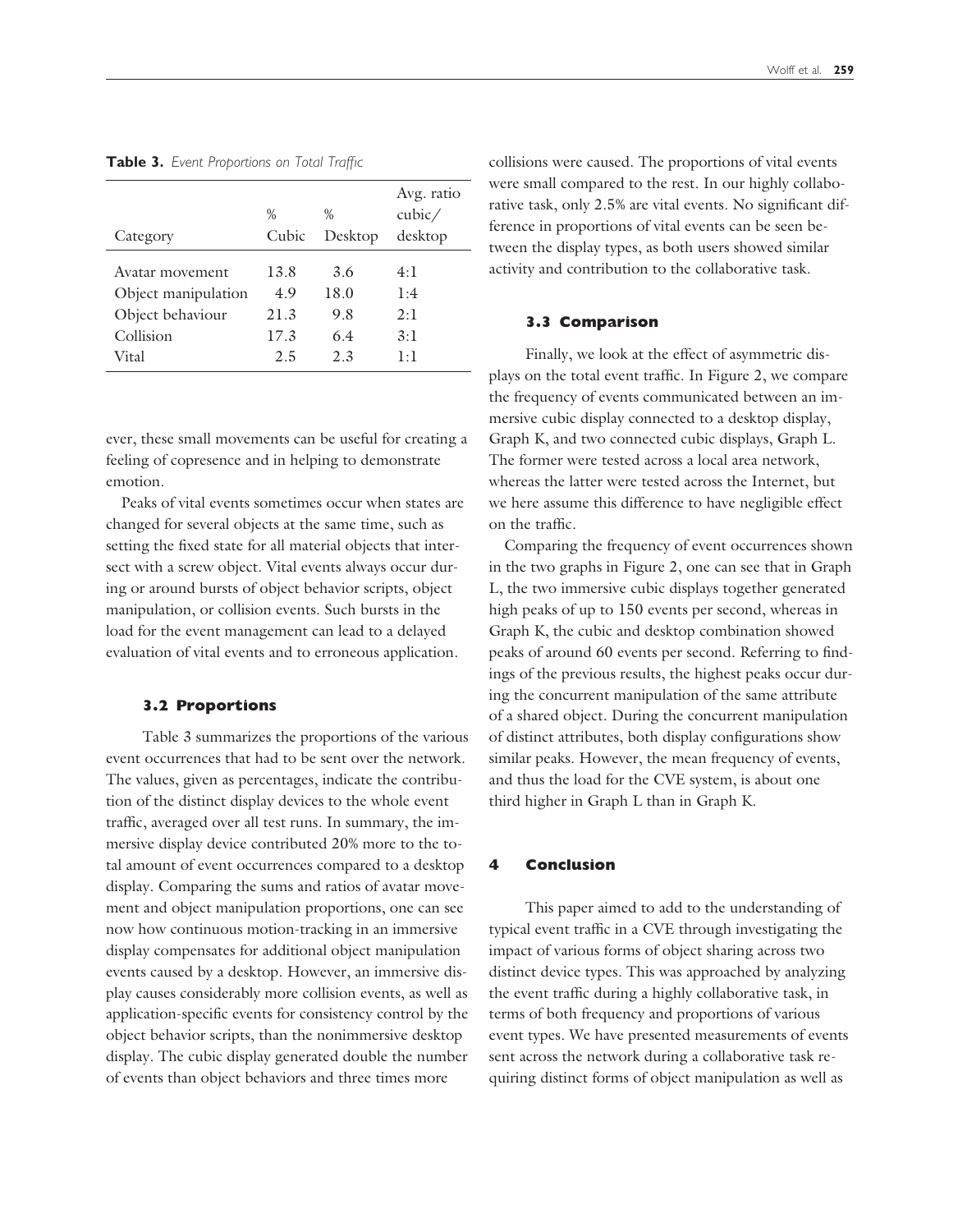

**Figure 2.** *Total event occurrences on different display combinations.*

nonverbal communication. Unlike previous work, this has included measurements taken during the concurrent sharing of an object, both through the same and distinct attributes. The impact on the event traffic of the type of shared object manipulation and the display device used was compared. The presented results may be of value in the design of applications, infrastructure, and input devices. For example, recognizing characteristics in collaborative actions and its resulting event traffic may lead to the development of advanced consistency control mechanisms matching the characteristics and requirements of the actual method of shared object manipulation.

Within the confines of our application and implementation, the primary findings of this work are:

- 1) Event bursts occur during shared object manipulation that often result in event queuing and thus the "jumping around" of the shared object.
- 2) The size of the burst depends on a combination of interface and type of object sharing.
- 3) Tight, real-time, consistency management exacerbates these bursts.
- 4) Erroneous results occur from the delay or loss of vital events.
- 5) Vital events are rare but tend to coincide or bound bursts of nonvital events.

We have shown that the interface, provided by a particular display type, has significant impact on the frequency of events. When linking several immersive displays for collaboration, the event traffic increases considerably. This should be considered when porting collaborative applications from desktop to tracked display. Furthermore, we have shown that concurrent object manipulation can result in more traffic than sequential manipulation, whereas concurrent manipulation of the same attribute has more impact than distinct attributes.

Generic support for collaboration requires both the support for various forms of object sharing and communication of natural body movements. We have shown that supporting both is achievable but nontrivial. Our results show a specific need for filtering nonvital events while maintaining some level of causal ordering for all. Strategies such as sufficient causal ordering have addressed this issue in the past (Roberts, 1995) but have not been rigorously tested with such high levels of motion-tracked data. It remains to be seen if they could offer a generic solution for supporting social human communication.

# **5 Future Work**

We are currently developing a flexible consistency control module that supports a variety of time management strategies. Dedicated pipes distinguish between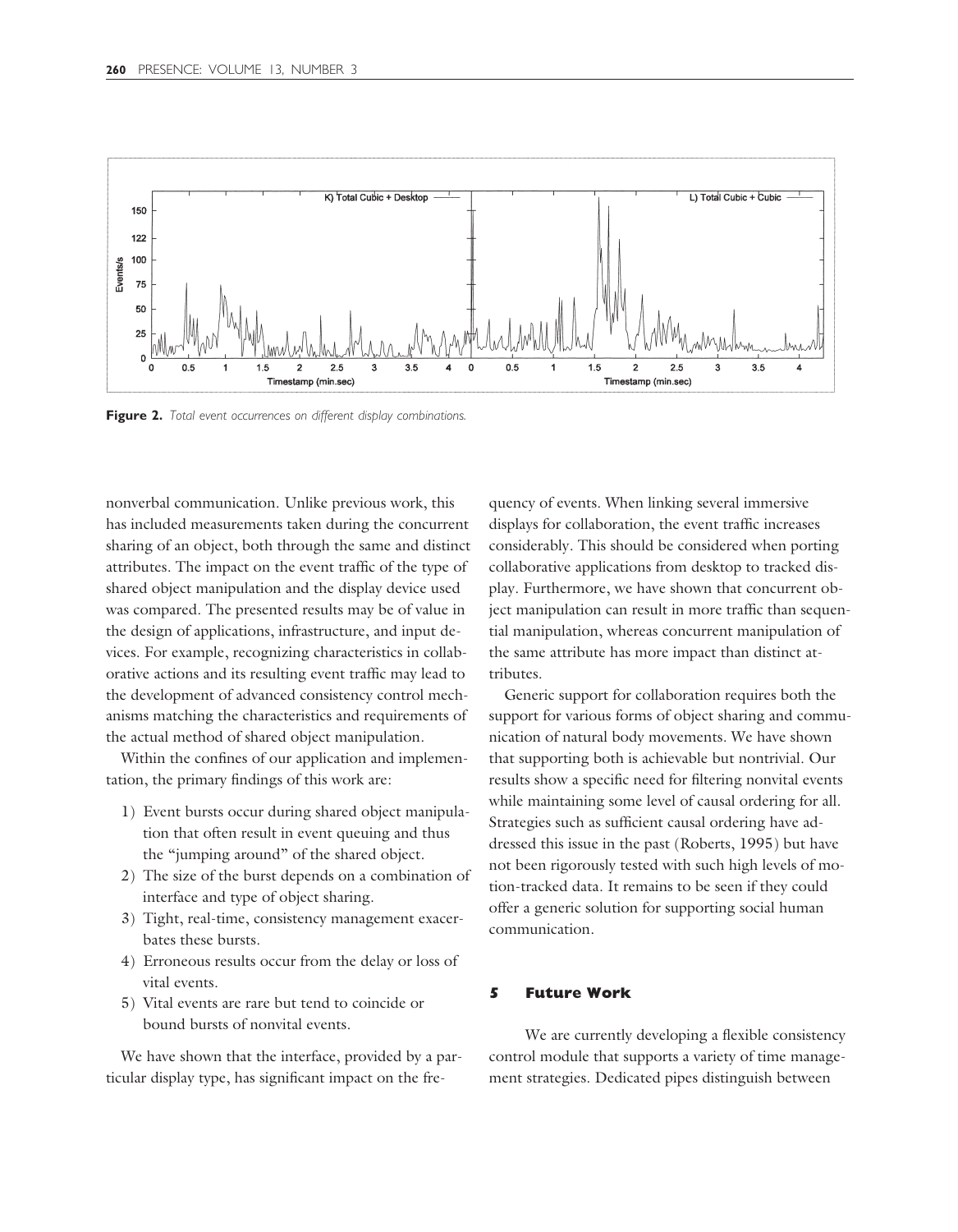vital and nonvital events. The time management strategies determine delivery, garbage collection, and ordering criteria.

#### **Acknowledgments**

We would like to thank Anthony Steed, and the team from the University College London (UK) as well as Christoph Anthes, Dieter Kranzlmüller, and the team from the Johannes Kepler Universität in Linz (Austria) for collaborations during this research.

#### **References**

- Broll, W., Meier, E., & Schardt, T. (2000). The virtual round table—A collaborative augmented multi-user environment. *Proceedings of CVE 2000* (pp. 39–45). New York: ACM Press.
- Capps, M. V. (2000). The QUICK framework for task-specific asset prioritization in Distributed Virtual Environments. *Proceedings of IEEE Virtual Reality 2000,* 143–150.
- d'Ausbourg, B., Bussenot, J.-L., & Siron, P. (2002). PERFO-SIM: A performance evaluation tool for HLA distributed simulations. *Proceedings of the Sixth IEEE International Workshop on Distributed Simulation and Real-Time Applications (DS-RT'02),* 23–31.
- Frécon, E., Smith, G., Steed, A., Stenius, M., & Stahl, O. (2001). An overview of the COVEN platform. *Presence: Teleoperators and Virtual Environments, 10*(1), 109–127.
- Frécon, E., & Stenius, M. (1998). DIVE: A scalable network architecture for distributed virtual environments. *Distributed Systems Engineering Journal (special issue on Distributed Virtual Environments), 5*(3), 91–100.
- Greenhalgh, C., Bullock, A., Frécon, E., Lloyd, D., & Steed, A. (2001). Making networked virtual environments work. *Presence: Teleoperators and Virtual Environments, 10*(2), 142–159.
- Greenhalgh, C., Purbrick, J., & Snowdon, D. (2000). Inside MASSIVE-3: Flexible support for data consistency and world structuring. *Proceedings of CVE 2000* (pp. 119–127). New York: ACM Press.
- Leigh, J., Johnson, A. E., & DeFanti, T. A. (1997). CAV-ERN: A distributed architecture for supporting scalable per-

sistence and interoperability in collaborative virtual environments. *Journal of Virtual Reality Research, Development and Applications 2*(2), 217–237.

- Leigh, J., Yu, O., Schonfeld, D., Ansari, R., He, E., & Nayak, A. (2001). Adaptive networking for tele-immersion. *Proceedings of Immersive Projection Technology/Eurographics Virtual Environments Workshop (IPT/EGVE),* 199–208.
- Linebarger, J. M., Janneck, C. D., & Kessler, G. D. (2003). Shared simple Virtual Environment: An object-oriented framework for highly-interactive group collaboration. *Proceedings of the Seventh IEEE International Symposium on Distributed Simulation and Real-Time Applications (DS-RT'03),* 170–180.
- Macedonia, M. R., Zyda, M. J., Pratt, D. R., Barham, P. T., & Zeswitz, S. (1994). NPSNET: A network software architecture for large-scale Virtual Environments. *Presence: Teleoperators and Virtual Environments, 3*(4), 265–287.
- Margery, D., Arnaldi, B., Plouzeau, N. (1999). A general framework for cooperative manipulation in Virtual Environments. In M. Gervautz, A. Hildebrand, and D. Schmalstieg (Eds.), *Proceedings of Eurographics Workshop* (*Virtual Environments '99*) (pp. 169–178). Vienna: Springer Verlag.
- Mortensen, J., Vinagayamoorthy, V., Slater, M., Steed, A., Lok, B., & Whitton, M. C. (2002, May). *Collaboration in Tele-Immersive Environments.* Paper presented at the Eighth Eurographics Workshop on Virtual Environments, Barcelona, Spain.
- Otto, O., & Roberts, D. (2003). Importance of communication influences on a highly collaborative task. *Proceedings of the Seventh IEEE International Symposium on Distributed Simulation and Real-Time Applications (DS-RT'03),* 195– 201.
- Park, K., & Kenyon, R. (1999). Effects of network characteristics on human performance in a collaborative virtual environment. *Proceedings of IEEE* Virtual Reality 1999, 104– 111.
- Pinho, M. S., Bowman, D., & Freitas, C. (2002). Cooperative object manipulation in immersive Virtual Environments: Framework and techniques. *Proceedings of ACM Symposium on Virtual Reality Software and Technology (VRST'02)* (pp. 171-178). ACM SIGCHI & ACM SIGGRAPH.
- Roberts, D. J. (2004). Communication infrastructures for inhabited information spaces. In D. N. Snowdon, E. F. Churchill, & E. Frécon (Eds.), *Inhabited Information Spaces, Living with your Data* (pp. 233–267). Computer Supported Cooperative Work. London: Springer-Verlag.